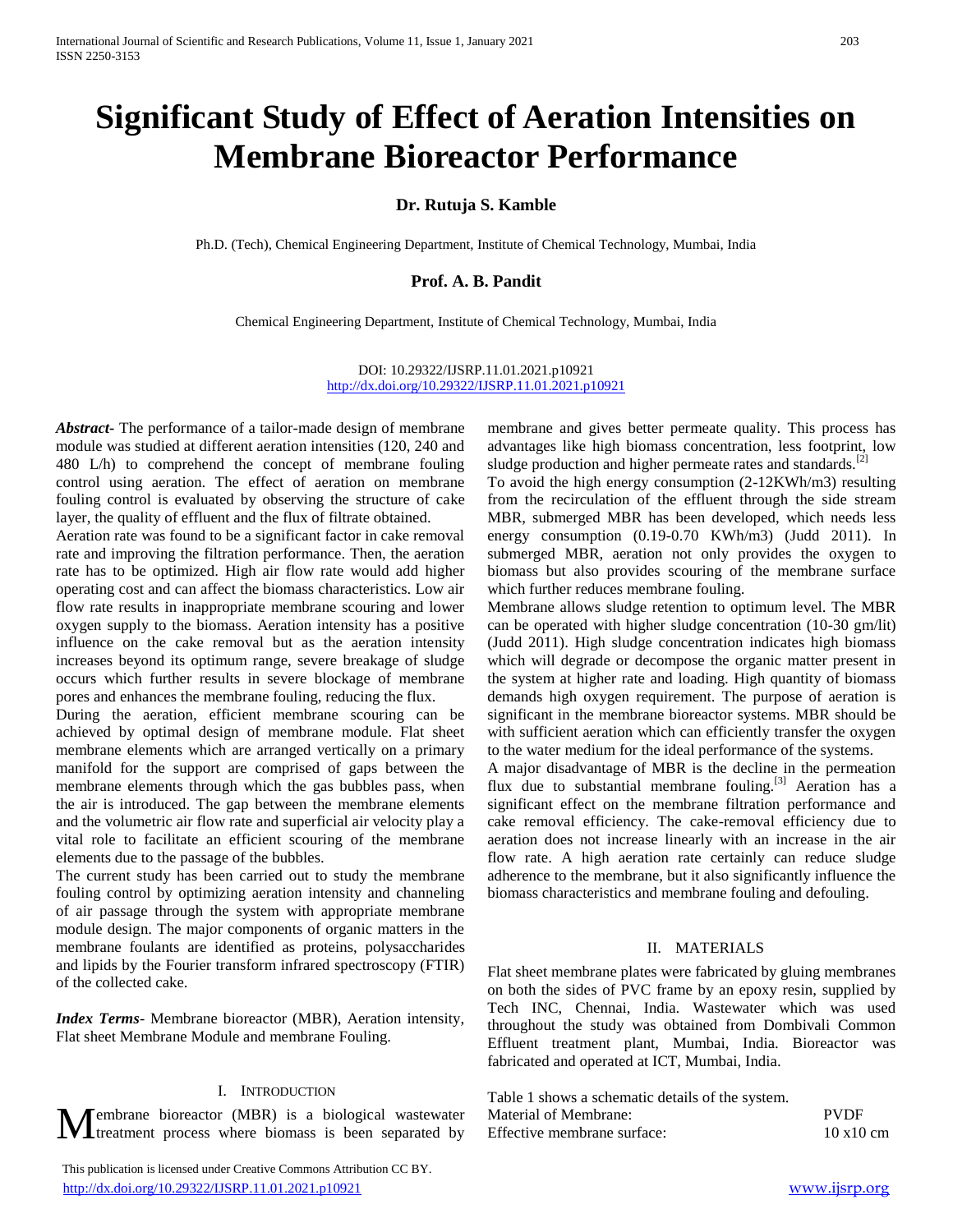| Pore size of membrane:<br>Nominal cut-off:<br>No. of membranes:<br>Total Membrane surface area per reactor: | $0.1 - 0.2 \mu m$<br>$20$ kDa<br>3<br>$0.06 \text{ m}^2$ |
|-------------------------------------------------------------------------------------------------------------|----------------------------------------------------------|
| Material of Module:<br>Size of Module:<br>$55$ mm                                                           | Stainless steel<br>$100$ mm x $130$ mm x                 |
| Material of reactor:<br>Size of reactor:                                                                    | Stainless steel<br>$7$ lit                               |
| Aeration intensity:                                                                                         | 120L/hr<br>240L/hr<br>480L/hr                            |
| Specific Aeration Demand (SADm):                                                                            | 2m/s<br>4m/s<br>8m/s                                     |
| Superficial Gas Velocity:                                                                                   | $1.7$ mm/s<br>$3.3$ mm/s<br>$6.7$ mm/s                   |
| Characteristics of wastewater:                                                                              |                                                          |
| COD:                                                                                                        | $1100$ ppm                                               |
| DO:                                                                                                         | 3-4.5 ppm                                                |
| pH:                                                                                                         | $7 - 7.5$                                                |
| MLSS:                                                                                                       | $4000$ ppm                                               |

# **Fig. 1: Flat sheet membrane module with air diffuser tube**



#### III. PROCESS:

In this work, submerged MBR under three different aeration intensities were operated for about 30 days to investigate the influence of aeration intensity on membrane fouling mechanism. Throughout the tests, the membrane permeate flux was measured to study the extent of membrane fouling under different aeration intensities. The accumulated membrane foulant after 10-12 hrs of operation was collected and analyzed for the particle size distributions, FTIR analysis and the COD test to characterize the effect of aeration intensities on wastewater and biomass characteristics.

 This publication is licensed under Creative Commons Attribution CC BY. <http://dx.doi.org/10.29322/IJSRP.11.01.2021.p10921> [www.ijsrp.org](http://ijsrp.org/)

The fouling layer formation mechanism was examined to describe the deposition/ adsorption mechanism of membrane foulants. To study the foulant that accumulated on the membrane surface, membrane module was taken out from the bioreactor after 10-12hrs of operation and flushed with pure water.

The current study is performed in a pilot scale Flat Sheet MBR (FS-MBR) system. Wastewater is fed into the reactor for observation after primary treatment. Wastewater sample is firstly screened with sieve size of 2-3µm and then treated with 30mg/lit concentration of chemical coagulant i.e. Ferric Chloride and Polyaluminum Chloride (Rutuja 2019). Coagulation pretreatment on wastewater (pH 7) with the combination of FC and PAC (30 mg/lit) is able to reduce COD and TOC efficiently by 50-60% from 1100 ppm COD to 500 ppm COD. Primary treatment not only reduces the load on MBR but also enhances the life of the membrane. The primary treated wastewater having COD of 500 ppm is fed to the bioreactor. To achieve an aerobic condition for the normal growth of the activated sludge, a diffuser aerator is employed in bioreactor which also produces stirring within the reactor and scouring of the membrane due to the passage of the gas bubbles through the gaps of the membrane modules. A suction pump is used to extract the filtrate water from the membrane.





# **DESIGN OF FS-MBR MODULE:**

Membrane module is comprised of 3 flat sheet membranes mounted vertically. Membrane elements are held vertically with spacers to maintain a distance of 5mm between them and for a sturdy support. Air inlet tube is just welded below the membrane module, serves the purpose of air bubble scouring as well as aeration. Air inlet tube is ½" in diameter and has perforations of 5 mm which provides coarse bubbles through the membrane elements.

All three membrane elements are connected to the main header through individual tubes. Main header is further connected to the vacuum pump for suction. This system extracts filtrate through membrane elements which are mounted vertically on the membrane module. Larger bubbles (5mm in diameter) are effective for providing the scrubbing action in the Membrane system. Bubble scrubbing occurs as bubbles rise in the upward direction through the space created by the spacers mounted between the membranes. So it is important to have same or small space between the membranes to have effective scrubbing. The space between the membrane elements also plays a vital role in terms of scouring, which further relates to the membrane fouling control. As rising bubbles create sufficient shear force on the sides of membrane and it helps to remove fouling from the membrane surfaces.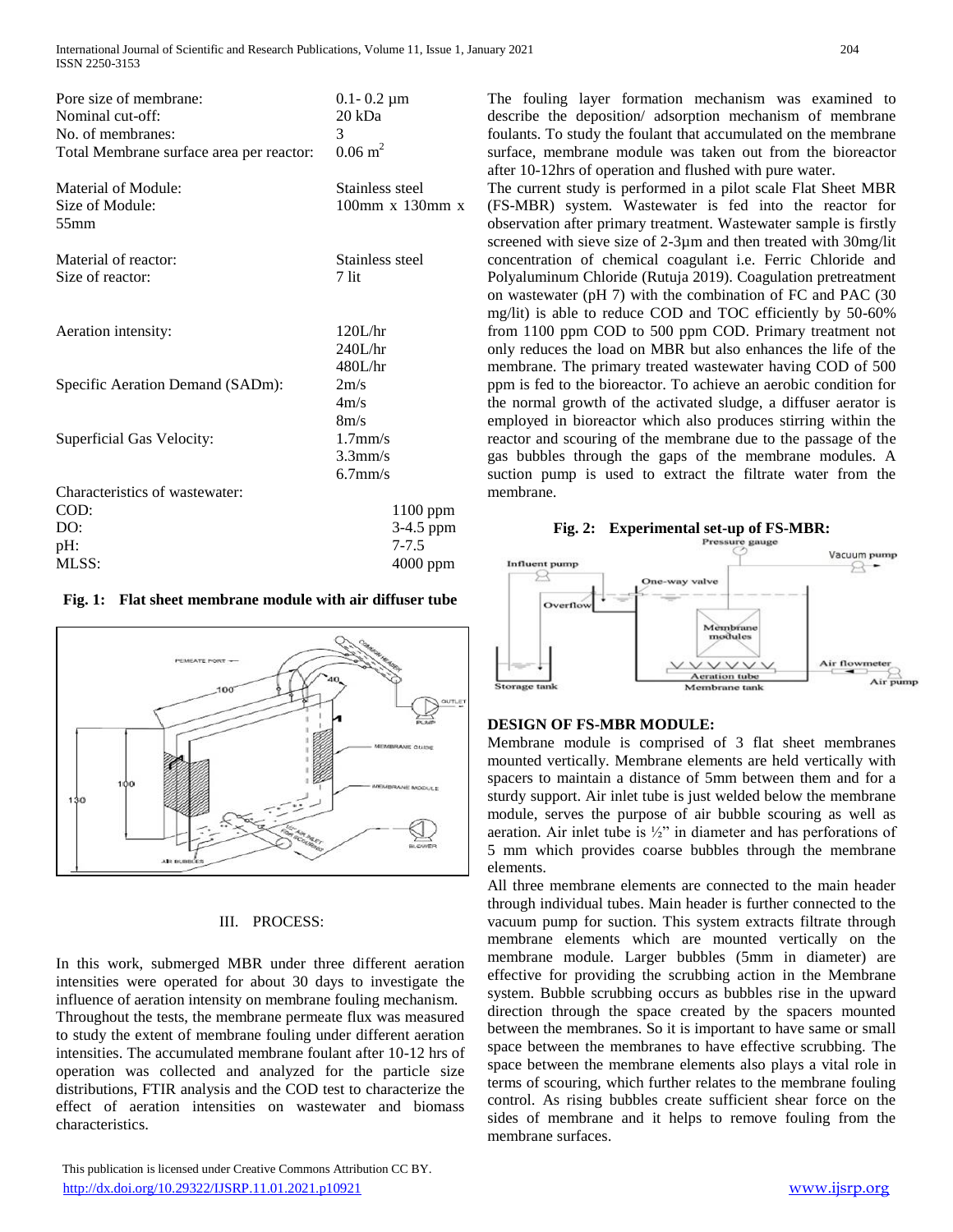Aeration for microbial survibility is also of prime concern in the design of bioreactor, so fine bubble (0.5 mm in diameter) diffusers are also planted near the bottom of the membrane module. This serves the main purpose of supplying oxygen to the microbes in the wastewater. When fine bubbles pass through the spaces between the membranes they would combine and form large bubbles and helps in controlling the membrane fouling.

# IV. OPERATIONAL DEVELOPMENTS OF FS-MBR SYSTEM:

Aerobic biological suspensions mainly comprise of pollutants to be degraded, microorganisms, decay products and influent solids forming microbial aggregates which are held together by high molecular weight polymers secreted by the bacteria.

It has been reported that the structure, morphology and surface properties of such suspensions can be altered by changes in the operational parameters of bioreactor such as Sludge retention time (SRT) and the concentration of the mixed liquor suspended solids (MLSS) (Liao et al. 2001). For study purpose, these operation parameters were kept constant throughout this set of experiments.

MLSS is the concentration of microorganisms and nonbiodegradable suspended solids, in an aeration tank during the activated sludge process, which occurs during the wastewater treatment. The MLSS concentration is controlled and maintained by sludge wasting at frequent intervals from the MBR. The MLSS concentration of the activated sludge suspension was maintained at 4000 mg/L for MBR to ensure the best treated effluent quality and the highest BOD/COD removal efficiency.

F/M ratio (Food to microorganisms in aeration) results from two main operating parameters i.e. COD of influent (the influent biodegradable substrate) and MLSS. Common range of F/M ratio for activated sludge process should be in the range of 0.15 to 0.5 (Judd 2011). In this study F/M in the wastewater system is about  $0.12$  (COD = 500 ppm), marginally lower than the suggested range.

Prior to MBR operation, sludge was acclimatized with MBR system. The pH was maintained at 7-7.5 throughout the experiment. The temperature of the mixed liquor was maintained at 25 ◦C. The hydraulic retention time (HRT) ranged from 10 to 12 h and SRT was set at 25 days. The effect of aeration intensities on MBR system were studied at 120, 240 and 480 L/h of air flow rate. The average DO concentration for MBR system at three different aeration intensities were 2.9, 3.6 and 4.5 mg/L for study purpose as measured.

# V. RESULTS AND DISCUSSION:

# **a) Permeation Flux:**

The MBR can be operated in two modes: constant flux and constant transmembrane pressure (TMP). The mode of constant TMP is suitable for the study of membrane fouling because it can provide more information about the variation in flux due to membrane fouling over a predefined period.

Throughout the operation of the MBR, the membrane module was driven continuously with a constant low-pressure, TMP= 196 mm Hg (261 mbar). In constant TMP mode, the membrane

 This publication is licensed under Creative Commons Attribution CC BY. <http://dx.doi.org/10.29322/IJSRP.11.01.2021.p10921> [www.ijsrp.org](http://ijsrp.org/)

flux will decline during membrane filtration as a result of membrane fouling. Every 10-12 hrs of operation, the membrane modules were taken out and cleaned by flushing with deionized water to remove the fouling cake from the membrane surface.

Fig. 3: Comparison between permeate flux of MBR at different Aeration intensity over 0-12 hrs of operation



In the 10-12 hrs of filtration operation, the membrane permeation flux was influenced by the Shear force induced by aeration intensity. Fig. 3 illustrates that, higher aeration intensity induces higher shear force by generating air bubbles that dislodges the cake layer from membrane surface. It has been observed that, Permeate flux of MBR at 480L/hr aeration intensity decreases abruptly than permeate flux of MBR at 120 L/hr and 240 L/hr aeration intensity, which shows a much gradual decrease.

According to Carman-Kozeny equation, specific resistance to membrane filtration is significantly influenced by sludge particle size and cake porosity. High aeration intensity affects the biomass characteristics and may lead to higher release of Extracellular Polymeric Substances (EPS) and breakage of sludge flocs. High aeration intensity forms non porous cake layer on membrane surface, resulted from pore blocking of membrane by small solutes [Judd, 2001], resulting into higher rate of the fouling. The observed higher slope ( $\Delta Y/\Delta X = 1.5$ ) of the flux verses filtration time graph at air flow rate of 480 L/hr (Fig. 3) clearly supports the above hypothesis.

It has been observed that, at 240 L/hr aeration intensity permeation flux decreases linearly and gradually with the constant slope ( $\Delta Y/\Delta X = 0.5$ ) throughout the 10-12 hrs of the filtration operation. At optimum aeration intensity, fouling layer acts as a dynamic membrane whose permeability is less than the actual membrane. Dynamic membrane composed of living microbes, so it biodegrades the soluble organic and colloidal particles. So at 240 L/hr aeration intensity less irreversible fouling has been observed compared to 480 L/hr aeration intensity.

At 120 L/hr aeration intensity, permeation flux kept on reducing at slightly higher rate (marginally higher slope  $(\Delta Y/\Delta X = 1.0)$ ) due to low shear created to dislodge the cake layer formed due to filtration and it resulted in thick cake layer on the membrane surface which increases membrane resistance significantly.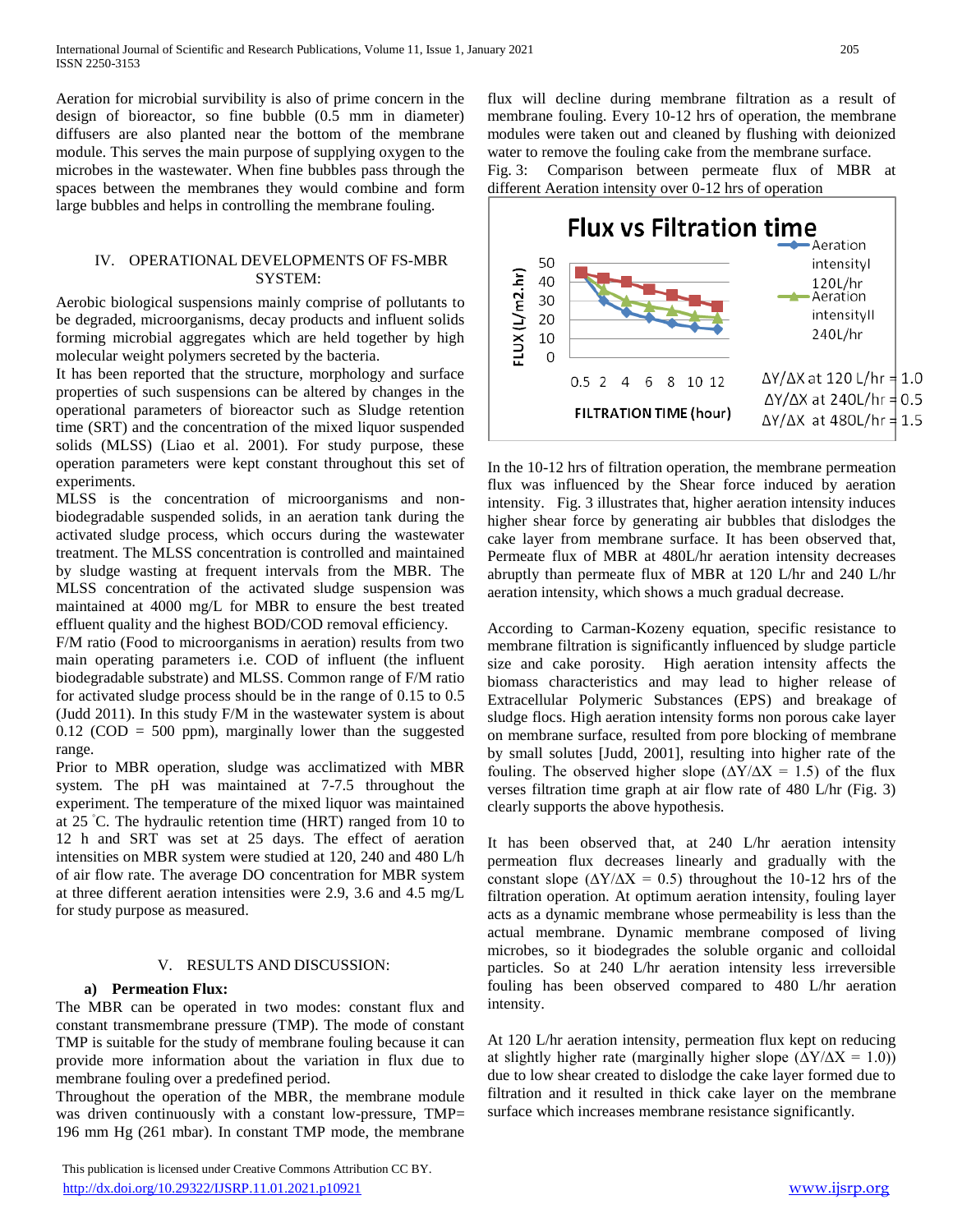## **b) Particle Size Distribution of Sludge Suspension:**

The particle size distribution was measured by Nano particle size analyzer (Shimadzu, Japan) to study the sludge suspension particles distribution in MBR at different aeration intensity. A sample of the suspension from the MBR was collected and analyzed for the Particle Size Distribution. The peak points demonstrate the largest particle size within the distribution and mean particle size calculated on the basis of number of particles. It has been studied that the size of the suspension particles varied in a range of 3-450 μm and more than 70% of the sludge suspension particles are in the range of 10-100 μm. It has been reported that particle size less than 50 μm would affect the membrane permeation significantly. [Judd, 2011]

At 120 L/hr aeration intensity, 20% of suspension particles have size smaller than 50 μm; at 240 L/hr aeration intensity, 48% of suspension particles have size smaller than 50 μm; at 480 L/hr aeration intensity, 66% of suspension particles have size smaller than 50 μm.

Fig.4: Particle size distribution of the sludge suspension in the MBR (a) MBR with aeration intensity 120L/hr, (b) MBR with aeration intensity 240L/hr, (c) MBR with aeration intensity 480L/hr.



Fig. 4 illustrates that, MBR at aeration intensity 120L/hr has 15-20% of the particles distributed in the range from 0 to 50 μm, which shows that at low shear force induced by aeration doesn't affect much the particle size in the suspension.

MBR at aeration intensity 240L/hr has 35-40% of the particles distributed in the range from 0 to 50 μm. At moderate aeration intensity rate of particle convection towards the membrane surface is balanced by the rate of reverse transport, therefore at 240L/hr aeration intensity shows significant effect on particle size reduction.

MBR at 480L/hr aeration intensity generates more small particles which are less than 50 $\mu$ m due to high shear force generated by

high gas flow rate. The smaller particle in the suspension causes severe deposition resulting high fouling of the membrane than the moderate aeration intensity. The breakage of the sludge floc releases polysaccharides and colloids in the suspension which changes the microbial characteristics and affects the filtration mechanism of the system and affects the filtration rate significantly.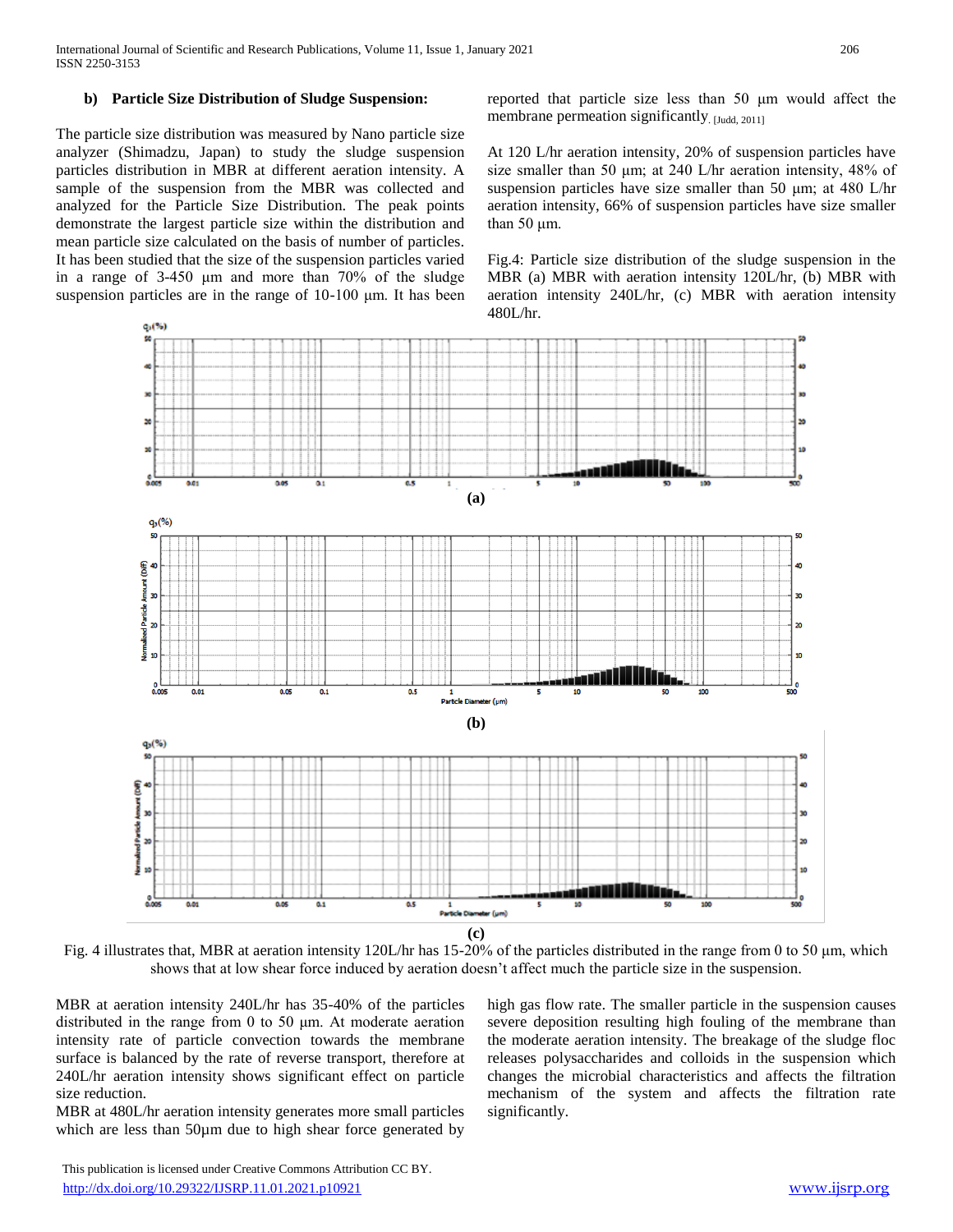# **c) Fourier Transform Infrared Spectroscopy (FTIR) study:**

The FTIR spectrometer (Shimadzu, Japan) is used for the analysis of biopolymers deposited on the membrane. The fouled membrane module was taken out and washed with deionized water. About 200ml of washed water was dried at  $105^{\circ}$ C for 24 hrs to obtain dry foulants. The spectrum was studied from the average of 256 scans over the wave number ranging from 4000 to  $400 \text{ cm}^{-1}$  at a resolution of  $4 \text{ cm}^{-1}$ . This technique provides more elaborate information about the nature of the deposit of biopolymers on the membrane surface.

Fig. 5: FTIR analysis of the membrane at aeration intensity 120 L/h, 240L/hr and 480L/hr



The FTIR analysis of the membrane at three different aeration conditions shows the peak at  $1100 \text{ cm}^{-1}$  which is due to the stretching of C-O bonds and is associated with alcohols, ethers and polysaccharides. The amide I is the stretching of C=O group and the amide II is due to the stretching of C-N-H group. This indicates that the presence of the proteins in the membrane fouling. FTIR analysis indicates two broader peaks at 1650 cm-1 and 1520 cm-1 in the spectrum are unique to the protein secondary structure, called amides I and amides II. The peak 1400 cm-1 shows membrane foulants contained a medium amount of lipids.

The presence of proteins, lipids and polysaccharides in the membrane foulants suggests a significant organic fouling which is mainly resulted from extracellular polymeric substances (EPS) secreted by microorganisms into the wastewater and may be also due to the partial cell disruption as a result of the intense shearing action.

FTIR analyses of all three operating conditions show similar profile but considerably dissimilar absorption intensities. Absorption intensity indicates relative amount of biopolymers in the membrane fouling. FTIR spectrum of the MBR system at 480L/hr aeration intensity has highest absorption intensity compared to the MBR system operated at 120L/hr and 240L/hr aeration intensities.

Thus above mentioned result indicates that amount of biopolymers or EPS in the membrane fouling of the MBR system at 480L/hr aeration intensity is comparatively more than MBR operated at 120L/hr and 240L/hr aeration intensity. This analysis is consistent with the results of the particle size distribution.

#### **d) Analysis of Membrane foulants :**

It has been observed that colloidal particles in the sludge suspension have an impact on membrane fouling and great contribution towards the cake layer formation. It was essential to measure COD of membrane foulant to understand the main cause of membrane flux reduction and to interpret the deposition structure of the foulant.

To quatify the foulant that were accumulated on the membrane surface, membrane modules were taken out from the MBR after a 10-12hrs of operation and flushed with pure water. Same washed liquid with sludge was used for the evaluation of COD of membrane foulant and to quantify the weight of the accumulated foulant.

 This publication is licensed under Creative Commons Attribution CC BY. <http://dx.doi.org/10.29322/IJSRP.11.01.2021.p10921> [www.ijsrp.org](http://ijsrp.org/)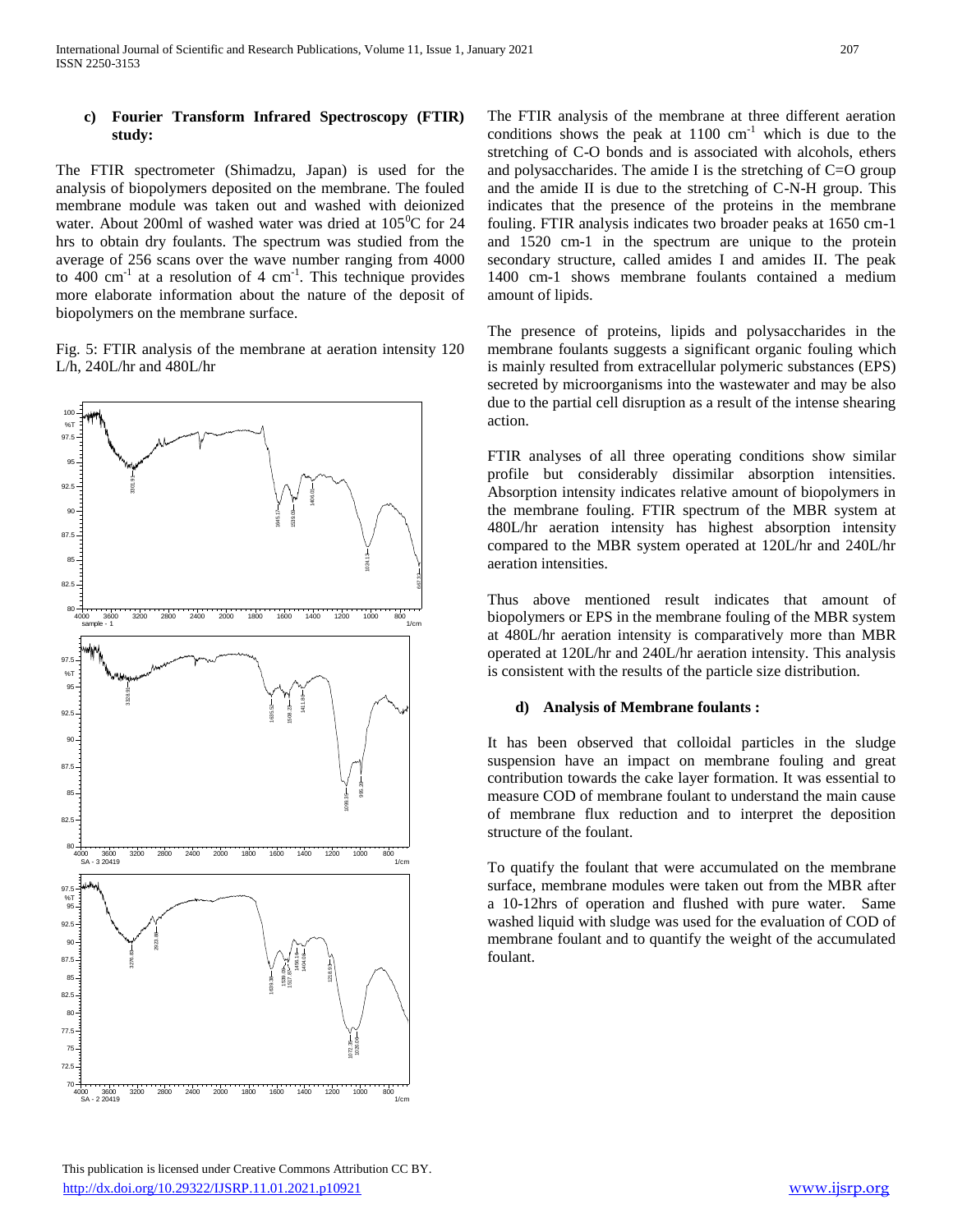| <b>MBR</b> at different aeration<br><i>intensities</i><br>$(SRT=25 \text{ days})$<br>$HRT=10-12hrs$ | <b>COD</b><br>of sludge<br>suspension<br>ppm | <b>COD</b><br>of membrane<br>foulant<br>ppm | <b>Amount of foulant</b><br>on membrane<br>element $(g/m2)$ |
|-----------------------------------------------------------------------------------------------------|----------------------------------------------|---------------------------------------------|-------------------------------------------------------------|
| MBR at $120L/hr$                                                                                    | 206                                          | 194                                         | 13.5                                                        |
| MBR at 240L/hr                                                                                      | 240                                          | 142                                         |                                                             |
| MBR at 480L/hr                                                                                      | 310                                          | 85                                          |                                                             |

**Table 2: Analytical outcome of the membrane foulants**

As the aeration intensity increases from 120L/hr to 240L/hr, amount of foulant accumulated on membrane decreased by 33.3% and COD of membrane foulant decreased by 27%. With further increase in the aeration intensity from 240L/hr to 480L/hr, amount of foulant accumulated on membrane surface reduced by 16.7% and COD of membrane foulant decreased by 40%.

This shows that high aeration shear stress condition resulted in a thinner but denser bio-fouling layer with high EPS content (proteins and polysaccharides) which was confirmed through FTIR study (Fig.5). The average thickness of the fouling layer under high aeration shear stress condition is lower than at low shear stress condition. Shear stress caused by air bubble scouring continuously removes the part of bio-fouling from the membrane surface which was loosely bound, while the tightly bound fouling (resulting from higher shear stress condition) adhered to the membrane surface. This results in a continuous accumulation of tightly bound material on the membrane, and forms compact sticky biofouling layer on membrane surface, which does not get removed easily and results in higher rate of the flux reduction.

It has been observed that as aeration intensity increases from120 L/hr to 240 L/hr, COD of sludge suspension increases by 17% and as aeration intensity increases from 240Lhr to 480L/hr, COD of sludge suspension increases by 30%. This illustrates that at high air flow rate exerts high shear stress on the membrane module, which results into dislodging of the biofouling from the membrane surface. So at high aeration intensity, sludge breakage is significant which is been confirmed through Particle size analysis (Fig.4).

#### VI. CONCLUSION:

This paper comprises a study of flat sheet membrane filtration performance to observe the effect of aeration intensities. Aerations intensity has a significant impact on membrane fouling and membrane filtration. Optimization of aeration intensity gives optimum performance of the membrane system.

Sludge forms a primary layer on membrane which protect membrane to get fouled from fine particle blockage. At high aeration intensity (480 L/hr), we observed severe breakage of sludge flocs which has been confirmed by particle size distribution analysis. This fine and colloidal blockage of the membrane, causes irreversible fouling of the membrane and reduces the life of the membrane. Inertial lift and shear induced diffusion are the dominant mechanisms in reverse transport of large particles. This indicates that high aeration intensity stimulates non porous cake layer formation consisting of soluble

 This publication is licensed under Creative Commons Attribution CC BY. <http://dx.doi.org/10.29322/IJSRP.11.01.2021.p10921> [www.ijsrp.org](http://ijsrp.org/)

and colloidal particles. This is the main cause of reduction of permeate flux in MBR at 480L/hr more rapidly than MBR at 120L/hr and 240L/hr. Low aeration intensity induces inadequate shear stress which is unable to remove the foulant accumulated on the membrane surface during the operation. Brownian diffusion is the dominant mechanism in reverse transport of small particles from the membrane.

The above study indicates that, optimum aeration intensity protects the membrane from severe irreversible blockage and fouling. Feasibility of optimum aeration intensity appears to be a key factor to study to reduce the operating cost and membrane performance.

### VII. ACKNOWLEDGEMENT:

I would like to thanks the University Grant Commission (SAP), India for financial support on the research in the subjects of MBR and ultrasonication. The authors declare that they have no conflict of interests.

#### **REFERENCES**

- [1] Fangang Meng, Fenglin Yang, Baoqiang Shi and Hanmin Zhang, A comprehensive study on membrane fouling in submerged membrane bioreactors operated under different aeration intensities, Separation and Purification Technology 59(2008) 91-100.
- [2] T. Ueda, K. Hata, Y. Kikuoka, O. Seino, Effects of aeration on suction pressure in a submerged membrane bioreactor, water Res. 31(1997) 489- 494.
- [3] H. Y. Ng, T. W. Tan, S. L. Ong, Membrane fouling in pilot-scale membrane bioreactors (MBRs) treating municipal wastewater, Environ. Sci. Technol. 39(2005) 6293-6299.
- [4] Hester et al., Membrane Module and Integrated Membrane Cassettes, United States Patent, US7279215B2, Oct. 9, 2007
- [5] W. Khongnakorn, C. Wisniewski, L. Pottier, L. Vachoud, Physical properties of activated sludge in a submerged membrane bioreactor and relation with membrane fouling, Sep. Purif. Tech. 55(2007) 125-131
- [6] Altaher, H., ElQada, E. and Omar, W., Pretreatment of Wastewater Streams from Petroleum/ Petrochemical Industries Using Coagulation, Adv. Chem. Engin. Sci., 1, 245-251(2011).
- [7] APHA (1998) Standard Methods for the Examination of Water and Wastewater (20th ed.). Eds. Andrew D Eaton, Lenore S Classer and Arnold E Greenberg. American Public Health Association, Washington DC
- [8] S. S. Han, T. H. Bae, G. G. Jang, T. M. Tak, Influence of sludge retention time on membrane fouling and bioactivities in membrane bioreactor system, Proc. Biochem. 40(2005) 2393-2400.
- [9] Hamidreza Farajnezhad, Parvin Gharbani, Coagulation treatment of wastewater in petroleum industry using poly aluminum chloride and ferric chloride, IJRRAS 13 (1) October 2012
- [10] T. Maruyama, S. Katoh, M. Nakajima, H. Nabetani, T.P. Abbott, A. Shono, K. Satoh, FT-IR analysis of BSA fouled on ultrafiltration and microfiltration membranes, J. Membr. Sci.192(2001) 201-207